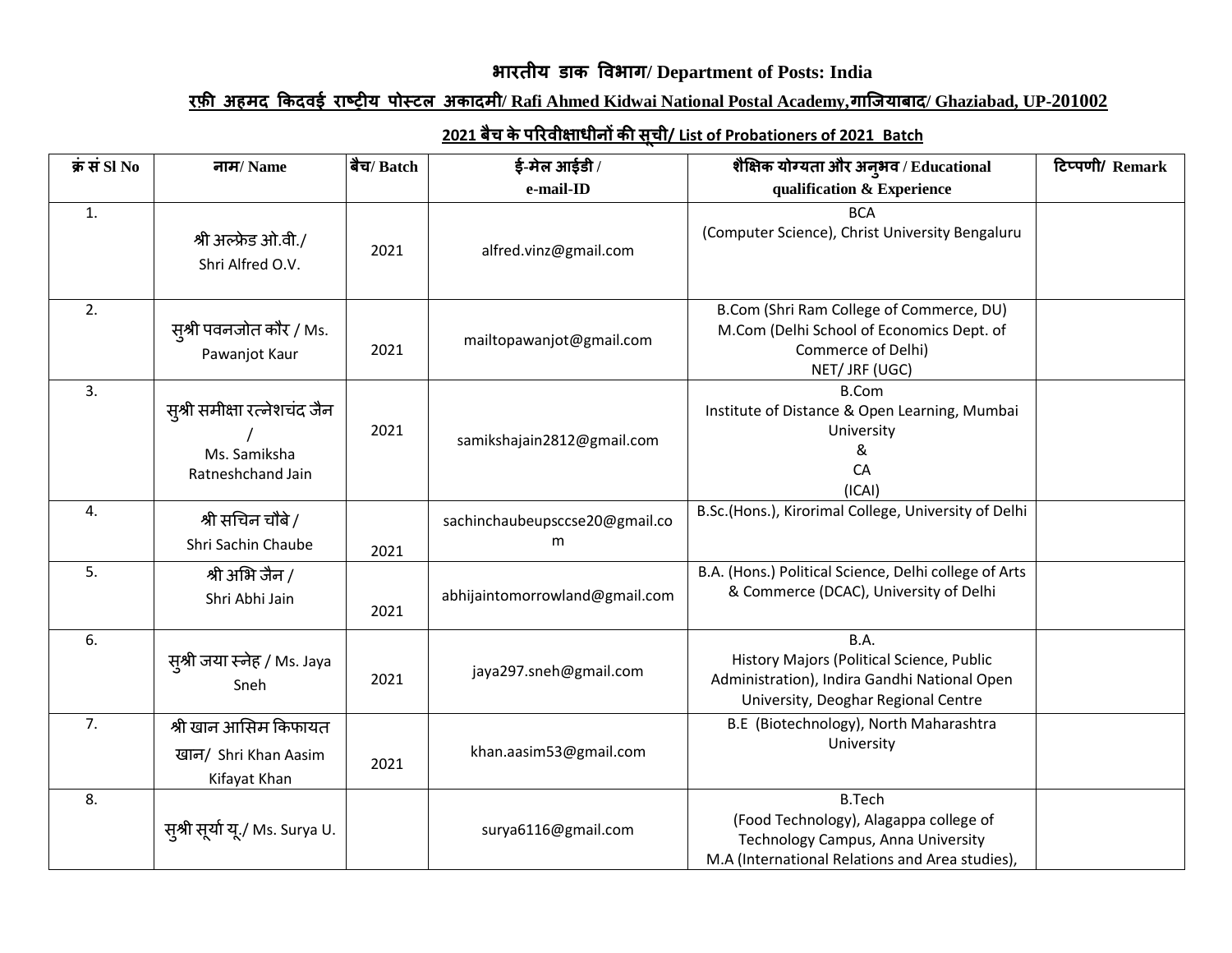|     |                                                                     | 2021 |                               | Jawaharlal Nehru University (JNU), New Delhi                                                                                                                   |  |
|-----|---------------------------------------------------------------------|------|-------------------------------|----------------------------------------------------------------------------------------------------------------------------------------------------------------|--|
| 9.  | श्री विशाल धाकड़/ Shri<br><b>Vishal Dhakad</b>                      | 2021 | vishal.vishaldhakad@gmail.com | M.A. (Pol. Sci), Hindu college, University of Delhi                                                                                                            |  |
| 10. | स़्श्री स्वाति रत्न एस./ Ms.<br>Swaathi Ratna S.                    | 2021 | swaathiratna.ss@gmail.com     | <b>B.Tech</b><br>Industrial Biotechnology, Alagppa College of<br>Technology, Anna University, Chennai                                                          |  |
| 11. | श्री पालवे विकास बालासाहेब<br>/ Shri Palwe Vikas<br>Balasaheb       | 2021 | vikaspalwe22@gmail.com        | <b>B.Tech (Electronics and Telecommunications</b><br>Engineering), Vishwakarma Institute of<br>Technology, Pune University                                     |  |
| 12. | मोहम्मद रिस्विन आई. /<br>Mohamed Riswin I.                          | 2021 | fareethabegum75@gmail.com     | MBBS (Medicine surgery OG Pediatrics<br>Community Medicine), Madurai Medical College,<br>Dr. MGR Medical University District<br>Tamilnadu<br>HQ                |  |
| 13. | मुहम्मद शाहिद/<br>Muhammad Sahid                                    | 2021 | msahid314@gmail.com           | B.Tech (Electronics and Communication),<br>National Institute of Technology, Calicut                                                                           |  |
| 14. | श्री वडक रविराज हरिश्चन्द्र/<br>Shri Vadak Raviraj<br>Harishchandra | 2021 | ravi94vadak@gmail.com         | B.A. (History & Political Science), Mumbai<br>University                                                                                                       |  |
| 15. | श्री सत्यम तिवारी / Shri<br>Satyam Tiwari                           | 2021 | satyam.tiwari713@gmail.com    | B. Tech (Metallurgy and Materials Engineering),<br>National Institute of Foundry & Forge<br>Technology, Ranchi & LL. B, Campus Law Centre,<br>Delhi University |  |
| 16. | श्री मोरे शिवहर चक्रधर /<br>Shri More Shivhar<br>Chakradhar         | 2021 | shivhar.morepatil@gmail.com   | B. Tech (Instrumentation and Control), college of<br>Engineering Pune(COEP), University of Pune                                                                |  |
| 17. | स्औ ट्विंकल सिंह / Ms.<br><b>Twinkle Singh</b>                      | 2021 | twinkle.singh@iiml.org        | B.Tech, Electrical Engineering, IET Lucknow<br>MBA: Marketing, IIM Lucknow                                                                                     |  |
| 18. | श्री पंकज कुमार मीना/ Shri<br>Pankaj Kumar Meena                    | 2021 | 90pankajkumar@gmail.com       | <b>B.Tech</b><br>(Chemical Engineering), IIT Bombay                                                                                                            |  |
| 19. | श्री राजक पीयूष रामप्रसाद /<br>Shri Rajak Piyush<br>Ramprasad       | 2021 | piyushjolie@gmail.com         | B.A. (Geography, Economics, Political science,<br>English), Nowrosjee Wadia College Lte V.K. Jog<br>Path Bund Garden, Pune                                     |  |